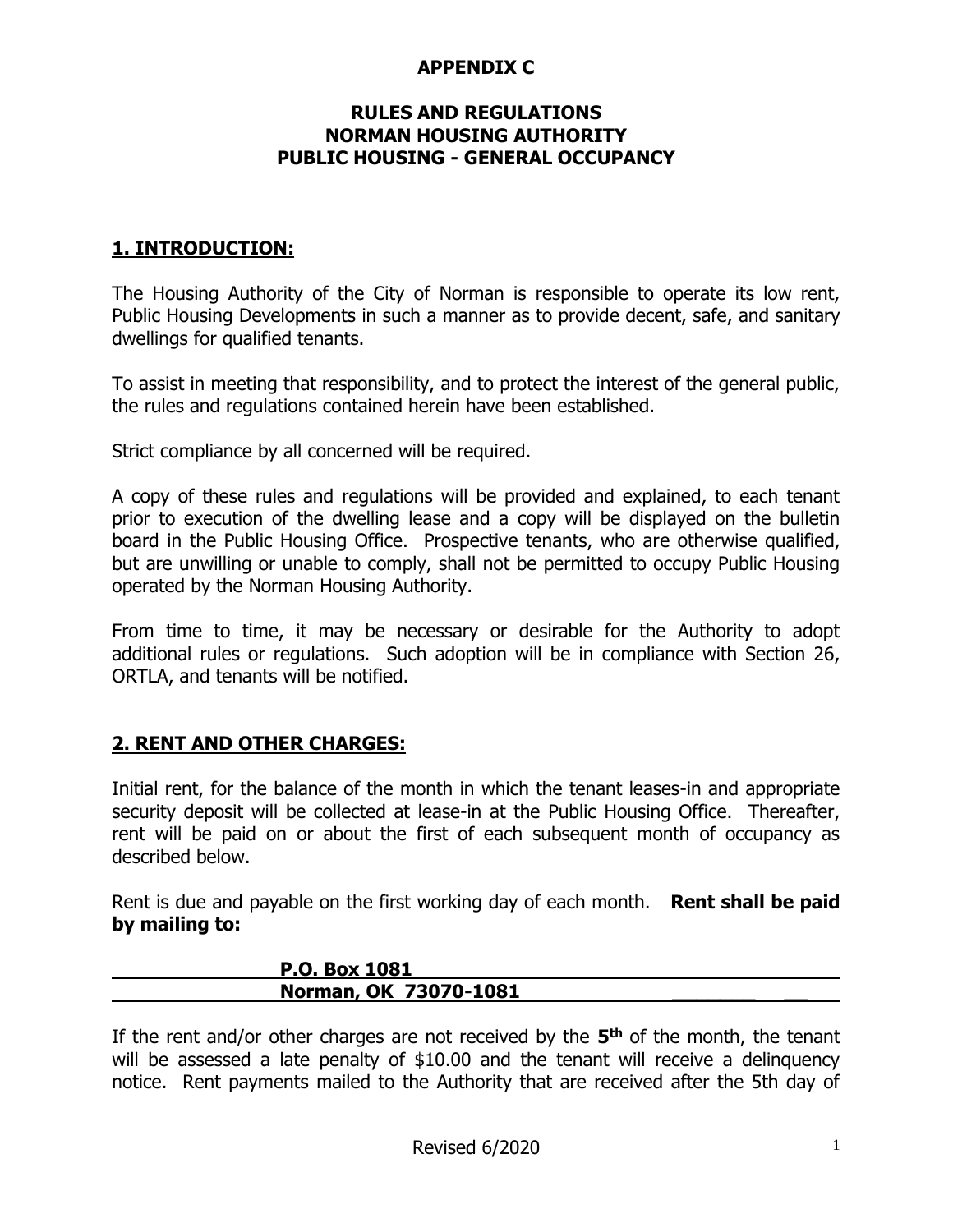the month are considered late. The Authority may waive the late penalty when there are properly documented extenuating circumstances.

The Authority may terminate the dwelling lease, if the tenant fails to pay the rent, or other sums due, within fourteen (14) calendar days after written notice of demand for payment (delinquency notice).

Checks returned for insufficient funds or bogus checks received, must be redeemed at the Public Housing Office either by payment in cash or certified check. A twenty (\$20.00) dollar penalty will be assessed for each such check returned to the Authority.

Repeated instances of delinquent rent or returned checks shall be considered default by the tenant and the Authority may terminate the dwelling lease.

At the time a resident leases into Public Housing and at the time of Annual Recertification, the resident may select to pay a flat rent or ceiling rent for the next twelve (12) months, or they may select to have their rent based upon their income. After that selection, the resident may request to change from flat or ceiling rents to income based method until the next Annual Recertification. A resident CANNOT change from income-based rent until the next Annual Recertification. NHA staff will review current flat rents and ceiling rent with residents.

### **3. MAINTENANCE AND APPEARANCE OF THE DWELLING UNIT:**

It shall be the responsibility of the tenant to exercise reasonable care of the dwelling unit, inside and outside, to include the yard.

The tenant shall report to the Public Housing Office, all defects or repairs needed to maintain the property in a safe and sanitary condition. Needed repairs or adjustments will be made or arranged for only by the NHA. The tenant will not be charged for such repairs or adjustments, which result from normal fair wear and tear. However, the tenant will be charged for such repairs or adjustments, which result from neglect, misuse or damage, or damage resulting from failure to report needed repairs to the Housing Office in time to have prevented additional damage. Charges assessed will be \$10.00 per man-hour for labor, plus actual cost of necessary parts and/or materials.

The Authority will be responsible to insure that the yard is properly maintained, to include mowing, trimming the shrubbery, and weed eating. It is the tenant's responsibility to insure that the yard is free of trash, toys, water hoses, etc. on the day that his/her site is schedule to be mowed. Should the tenant fail to remove all debris from his/her yard, maintenance will do so and all items will be disposed of. The Resident will be billed for charges for maintenance time and labor.

The tenant shall not modify, paint or otherwise alter the dwelling unit.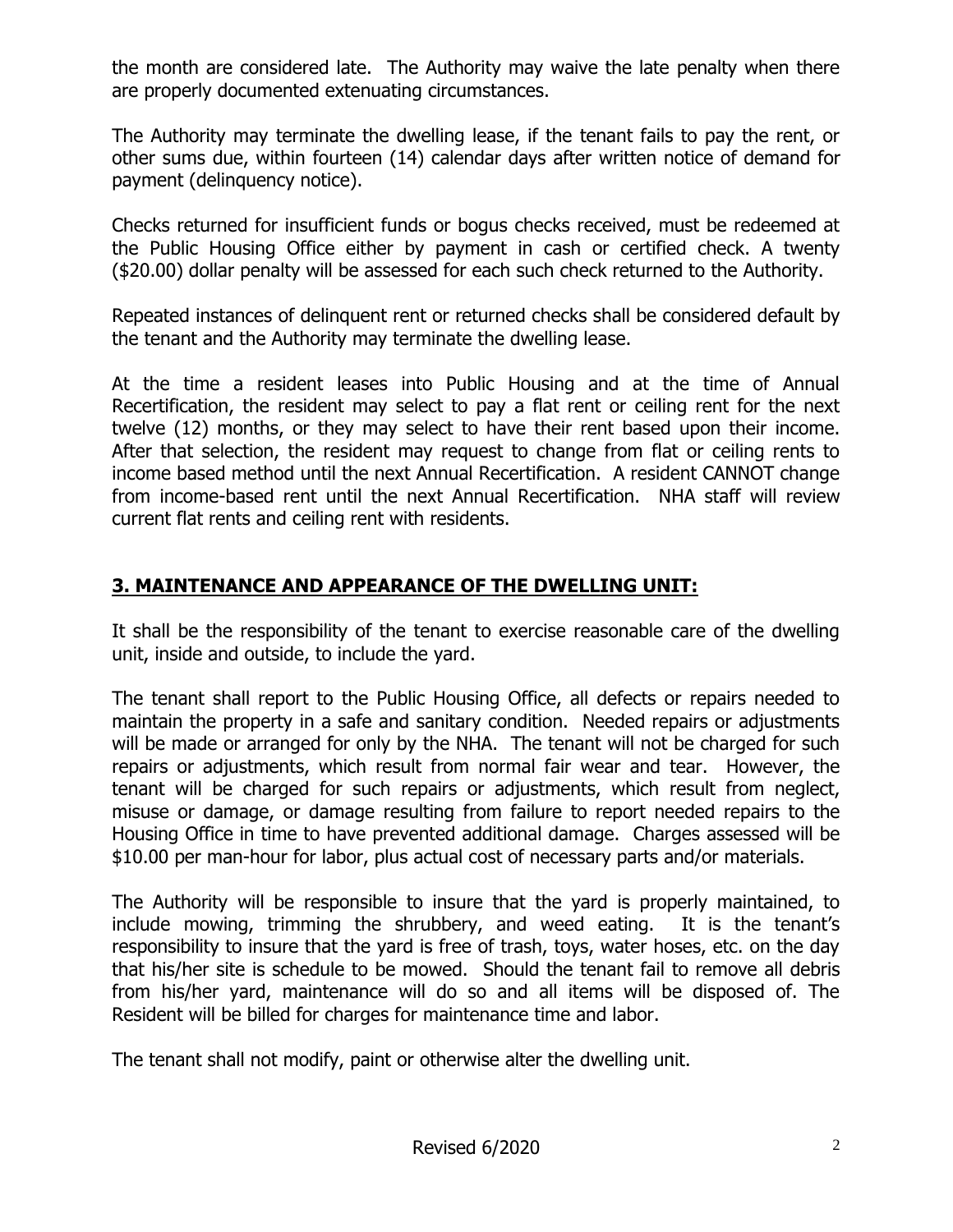The tenant shall not permit any inflatable playhouses, bouncy houses, slides, castles, etc. on the property.

Small plastic pools are permitted in the summer months, children of all ages must be supervised by an adult member of the household (18 years or older). All pools must be emptied after each use and placed on back porch or in the storage closet.

#### **After hours, weekends and holidays please call 410-7523 for information on placing an emergency work order.**

## **4. VEHICLES AND PARKING:**

All tenant vehicles must be registered with the Authority. All other vehicles are subject to towing at the owner or tenant's expense. Tenant vehicles (automobiles, trucks, motorcycles, boats, trailers, etc.) shall be parked only in authorized parking areas and are not to be parked on the lawn, sidewalks, porches, etc. Vehicle maintenance, other than minor repairs or adjustments, shall not be accomplished on the premises. Major repairs are to be accomplished at other suitable locations, not on the premises or in the development area. All tenant vehicles must be registered with the Authority. All other vehicles are subject to towing at the owner or tenant's expense.

Tenant vehicles, which are obviously disabled or are being repaired in violation of the above rules, will be towed away at the tenant's expense.

Motorcycles must be registered with the Housing Authority and parked in a legal parking space. They are not permitted on sidewalks, grass, or porches. If they are parked illegally they will be towed at the owner's expense.

### **5. TRASH AND GARBAGE DISPOSAL:**

Tenants shall place trash and garbage in trash receptacles and placed at the curb on trash collection days. All trash shall be wrapped or placed in plastic trash bags and sealed before putting it in the trash receptacles, and receptacles shall be kept clean and covered. Trash receptacles shall be placed at the curb for pick up and then returned to the proper storage area after they have been emptied. Loose trash shall not be piled in or around the collecting point.

If maintenance has to pickup trash by your unit, you will be charged \$10.00.

Trash receptacles provided by the Authority shall be kept clean and maintained in a usable condition. Tenants will be charged for such receptacles, which are lost or damaged by tenant negligence.

City of Norman receptacles are not managed, or provided by the Norman Housing Authority.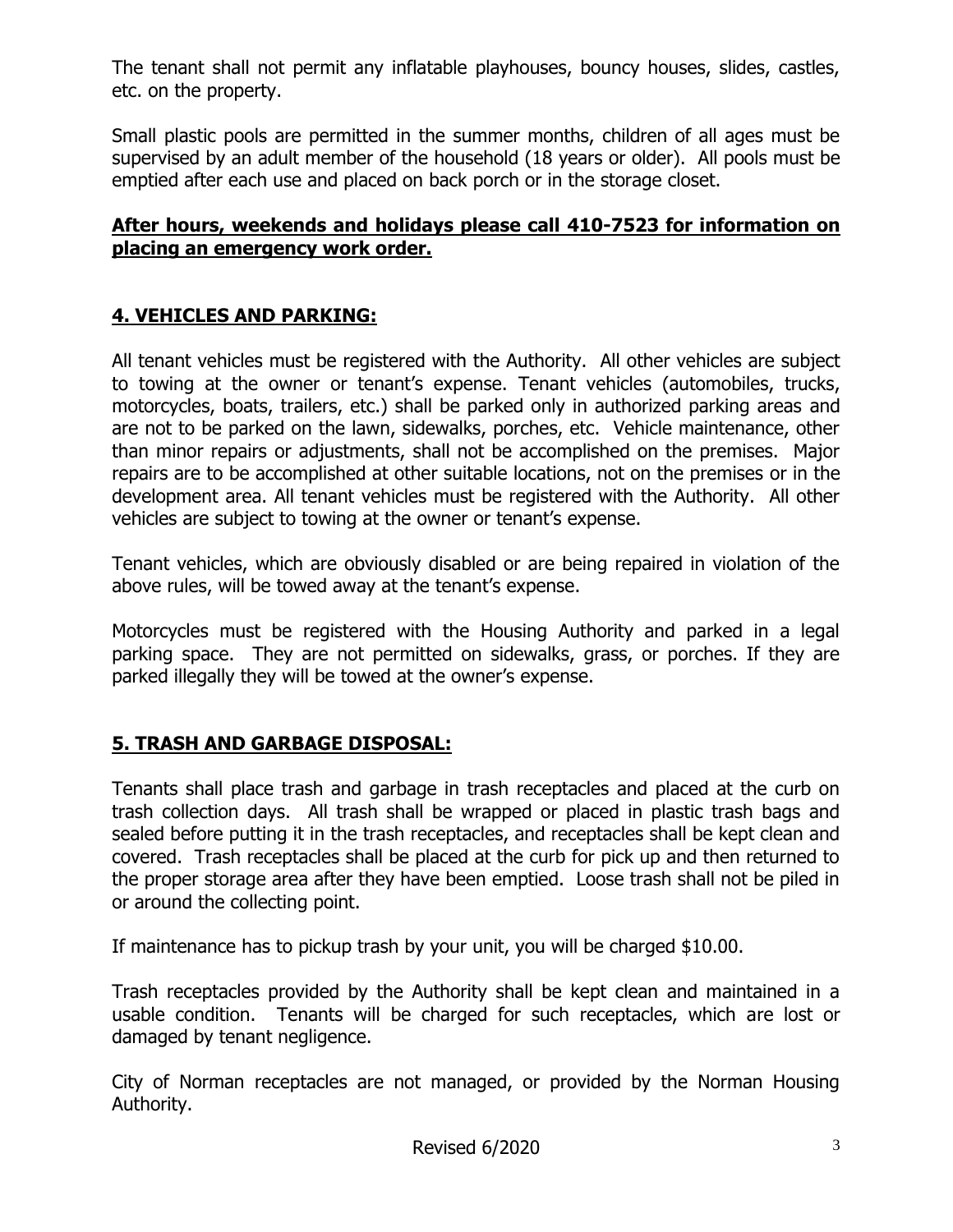# **6. TENANT AND FAMILY CONDUCT:**

#### **The basic rule is, be considerate of others**.

Tenant family conduct, which disrupts the "peaceful enjoyment" of neighbors in their accommodations or otherwise adversely affects the decent, safe and sanitary conditions in the development is a violation of the dwelling lease and will not be tolerated. Verified instances of such conduct shall be cause for the Authority to terminate the dwelling lease.

#### **7. CRIMINAL ACTIVITY:**

The Tenant, any member of the household, a guest, or another person under the Tenant's control, shall not engage in:

1. Any criminal activity (on or off Norman Housing Authority property) that threatens the health, safety, or right to peaceful enjoyment of the Authority's Public Housing premises by other residents or employees of the Authority; or

2. Any drug-related criminal activity (on or off Norman Housing Authority property). Any criminal activity in violation of the preceding sentence shall be cause for termination of tenancy and for eviction from the unit. (For the purposes of this document the term drug-related criminal activity means the illegal possession, manufacture, sale, distribution, use or possession with intent to manufacture, sell, distribute, or use, of a controlled substance as defined in Section 102 of the Controlled Substances Act.)

3. Neither the tenant, nor any member of the household, a guest, nor any other person under the tenant's control, shall engage in:

Any activity in violation of the Ordinance of the City of Norman, Oklahoma, Statue, Law or Constitutions of the State of Oklahoma, nor, of the United States of America, regarding any firearm or other dangerous weapon, as defined by the ordinances, statutes, laws and Constitutions of the above referenced jurisdictions.

Any activity which would or could result in the requirement of registration under the Oklahoma State Sexual Offender Registration Act, 57 Oklahoma Statues, Sections 581, and following; no applicant for admission for occupancy of Public Housing hereunder, nor occupant hereafter, shall have been, nor be convicted of any such offense, in the past, nor during occupancy, which, if committed at the time of application, or during his/her occupancy, would or could lawfully require such registration.

#### **8. UTILITIES, TELEPHONES, AND T.V.'S:**

Tenants shall be responsible to pay their own utility bills in a timely manner. Tenants will be charged for any damages (frozen pipes, etc.) which are caused from utilities, which are cut off for non-payment.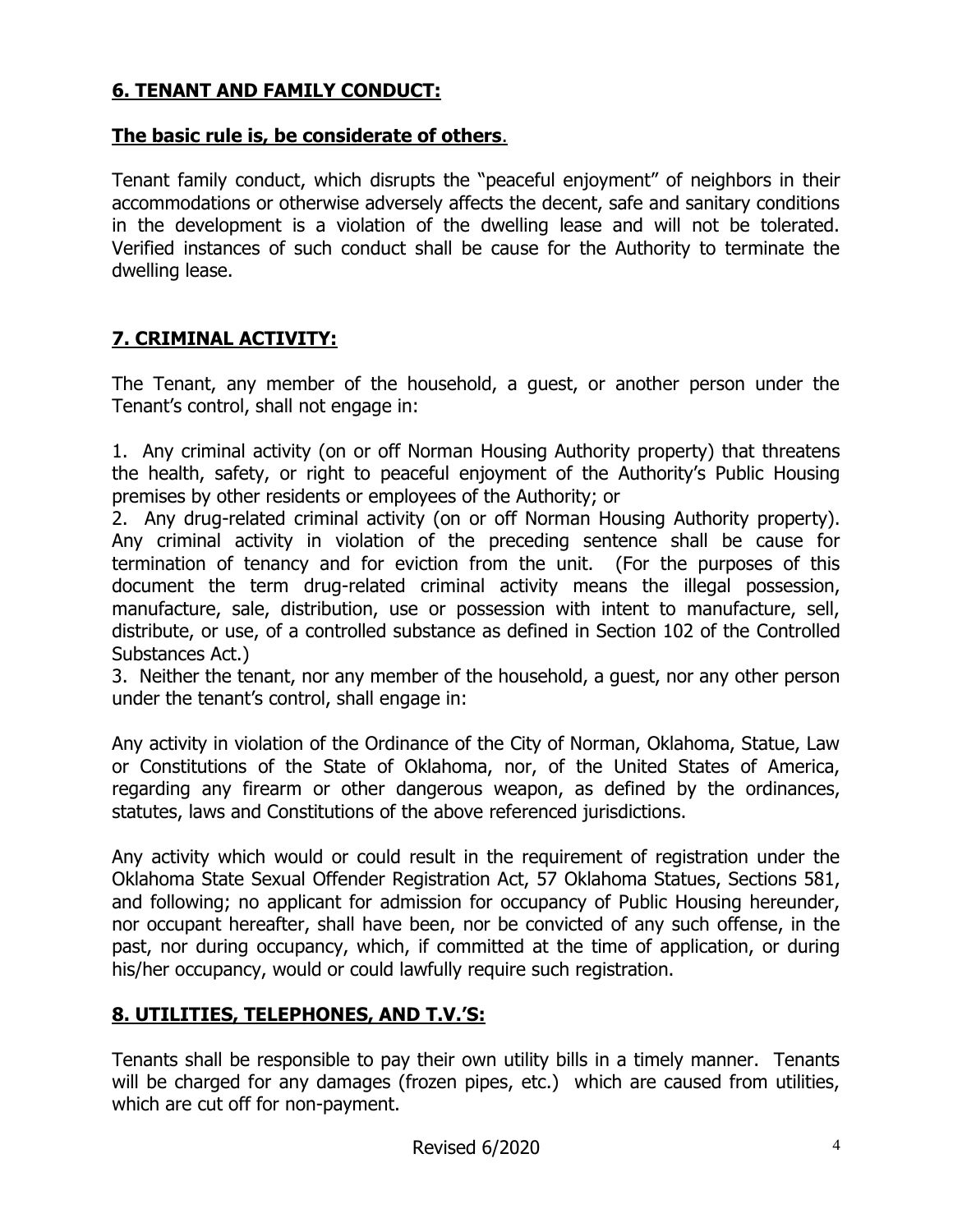Telephones, if installed, must be connected at the location provided in the unit. Extensions are permitted, providing the phone company installs them.

Television antennas and/or satellite dishes may not be attached to the building in anyway. If you would like a satellite dish, it must be at least 6 feet from the building and in the rear of your unit. Use of a pole or bucket may be acceptable with the knowledge that the NHA will in no way be held liable for any theft or damages to the pole or bucket or other equipment. (You as the tenant will be responsible for any damages caused by the dish.) You as the tenant need to get prior written permission from the Housing Manager. Tenants shall be liable for any damages. The NHA reserves the right to have any tenant or tenant's contractor installed equipment removed and disposed of as management deems appropriate.

TV's are not to be mounted on the walls of the dwelling unit.

### **9. INSPECTIONS**

Authority representatives are required to inspect the interior of the dwelling unit annually as provided in the dwelling lease. Tenants are required to make the dwelling unit available for such inspections. Tenants will be notified **twenty-four hours** in advance. Failure of the tenant to permit such inspections, when properly notified, shall be cause for lease termination.

Authority representatives will periodically inspect the exterior of the dwelling and maintenance of the yard. Tenants will receive notice of conditions, which do not meet acceptable standards. Failure to correct unacceptable conditions within a reasonable time, and/or repeated instances of such conditions shall be cause for the Authority to terminate the lease.

# **10. MAINTENANCE AND REPAIRS**

The Tenant shall immediately notify the Authority of any damage or needed repairs to the dwelling unit. In the event a tenant calls to place work order, the N.H. A. staff will enter the unit, make requested repairs and post a notice on the door as to the date and time the unit was entered. Tenant will be charged for any additional repairs as a result of NOT REPORTING ITMES IN NEED OF REPAIR IN A TIMELY MANER.

# **11. CHANGES TO TENANT FAMILY AND INCOME:**

Persons not listed on the dwelling lease as Head of Household, spouse, or dependents (except bona fide guest, as permitted by paragraph 3.04f of the dwelling lease) are not permitted to occupy the dwelling.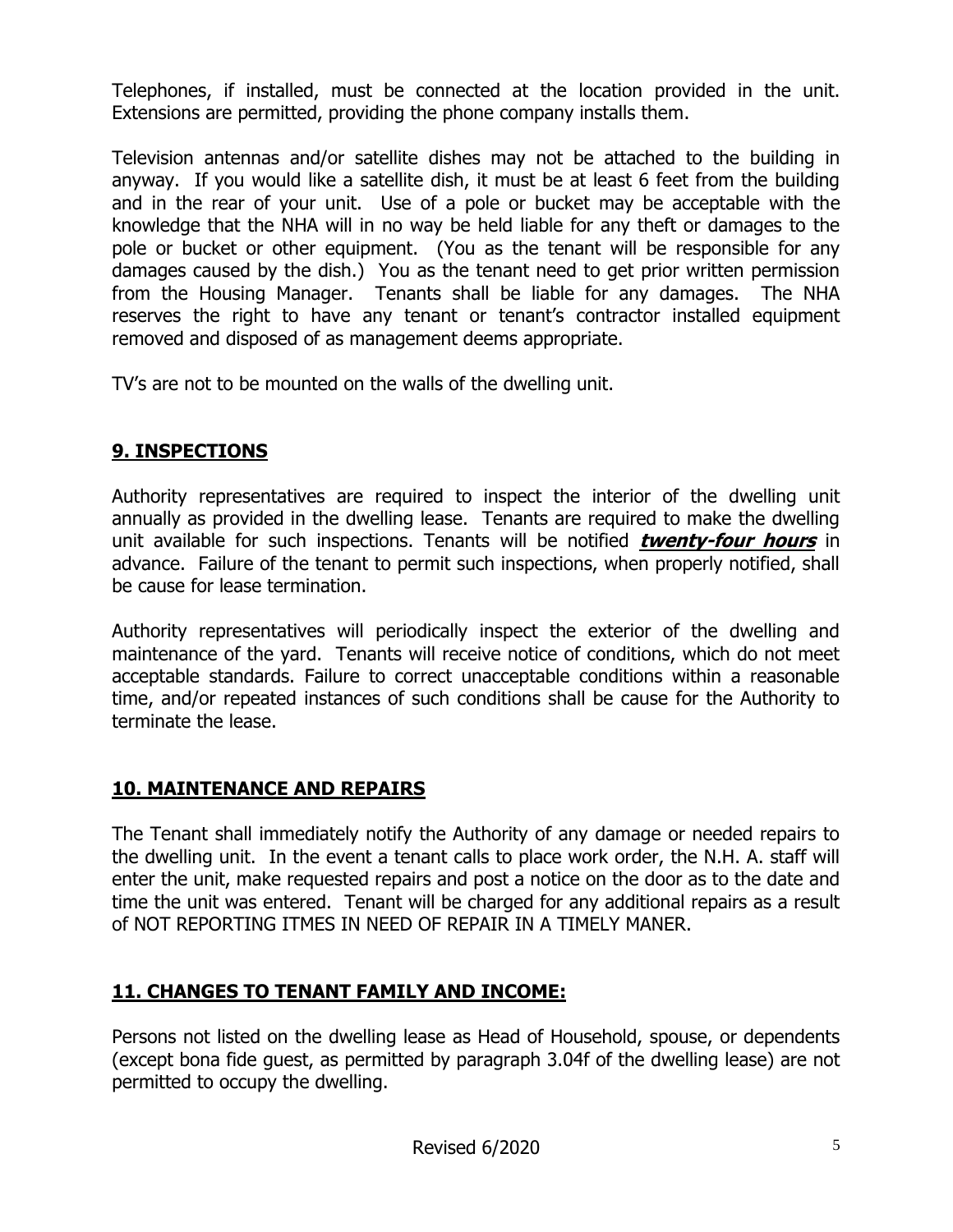If there is a change (either an addition to or deletion from the tenant family, as shown on the dwelling lease) in the status of the family, the Tenant shall report such changes immediately to the Authority. At that time a re-examination of eligibility will be conducted.

If, after such re-examination, the tenant family is found to be eligible for continued occupancy the appropriate changes to the dwelling lease (to include adjustments in rent, as appropriate) will be accomplished. If the family is found to be ineligible, the lease shall be terminated. Failure to report changes in the family status shall be cause to terminate the lease.

The tenant must report all changes in income to the Authority within then (10) days of such changes if the change results in additional income, which exceeds \$50.00 per month or \$600.00 per annum or results in lower income. All changes in family composition must be reported immediately within ten (10) days.

# **12. COMMUNITY SERVICE REQUIREMENT:**

Public Housing residents, unless exempt, must complete eight (8) hours community service per month. Exemption status can be determined by review of the NHA Admissions and Continued Occupancy Policy. The resident is then responsible for providing certification to the Public Housing Manager for filing.

If a resident fails to complete their service requirement of eight (8) hours for the month, the lease will not be renewed at the end of the lease year as required by the U.S. Department of Housing and Urban Development. The Norman Housing Authority does not set this rule. Consequently, there will be no waivers allowed.

# **13. RODENT AND PEST CONTROL/ SAFETY INSPECTION:**

The Authority will contract for rodent and pest control services to be provided on a regular basis. Monthly inspections of safety items will be conducted during the monthly exterminations. Tenants shall be required to provide access to dwelling units for these services to be performed. Extermination services and safety inspections are completed once monthly. In the case of a change in this date, the Authority shall notify the tenant of such change at least three days from the date of the service. In the event the tenant is not at home, a representative of the Authority will accompany the exterminator and enter the dwelling to accomplish the service. A written notice specifying the date, time, and purpose of entry will be left in the dwelling.

Failure to report any type of rodent or pest infestation is a violation of your dwelling lease and could result in lease termination.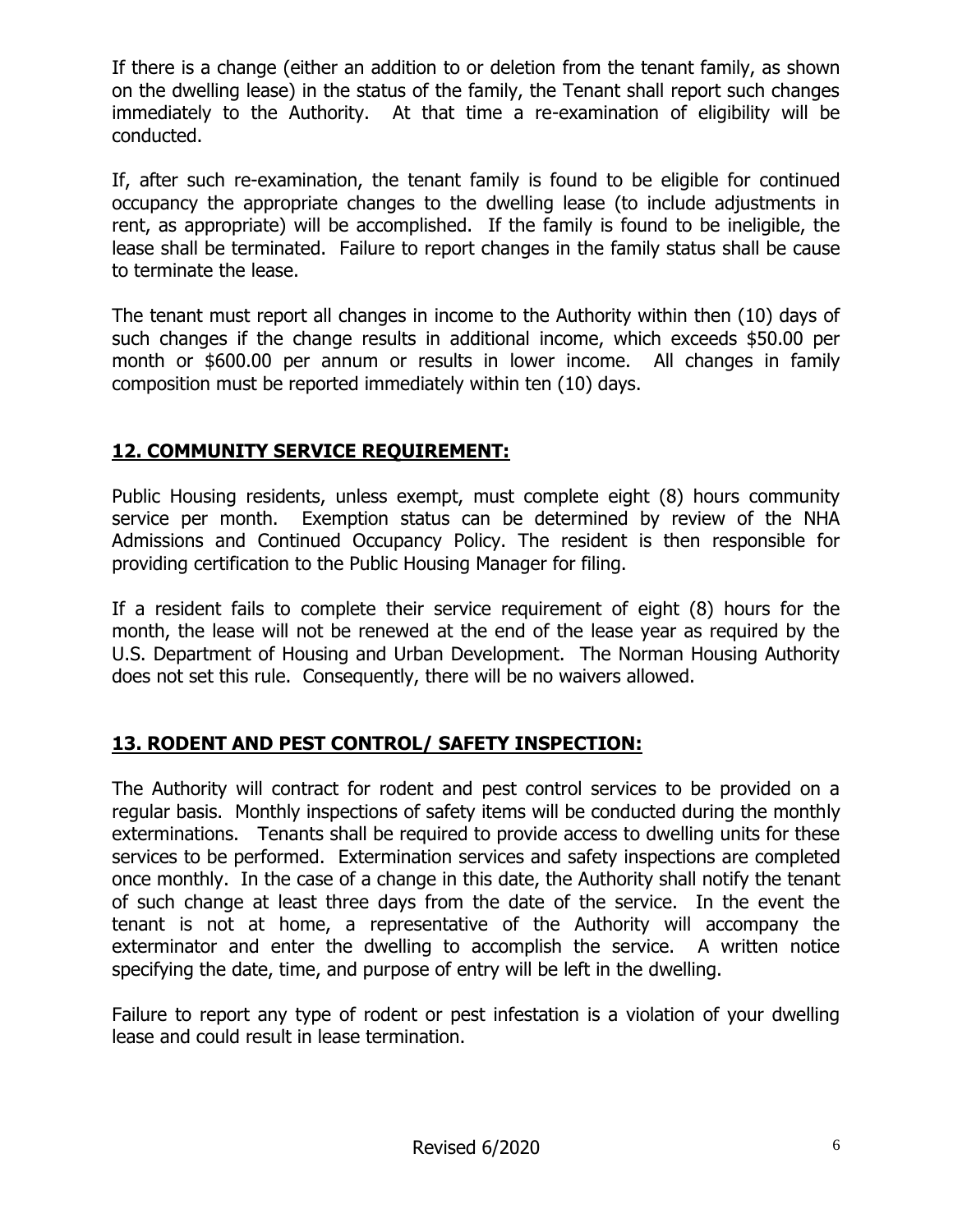## **14. PETS:**

The Norman Housing Authority has established Rules and Regulations for pet ownership by residents of OK56P139002 and OK56P139003. These Pet Rules are provided as an attachment to the Rules and Regulations of General Occupancy.

- A. Requirements for Possession of Pets:
	- Before any pet is admitted, the tenant shall:
- (1) Provide required animal health certificate, inoculations, etc.

#### (2) **Increased liability deposit**.

(3) Designate a person or persons; who will agree, to care for the pet in the event the tenant pet owner becomes ill, is hospitalized, is called out of town or otherwise becomes unable to properly care for the pet.

- B. Permissible Pets:
- 1. Licensed pet for ADA purposes. Tenant must provide certification.
- 2. Maximums 1 domestic cat or dog (15 pounds or less)
- 3. Maximum 2 caged birds
- 4. Maximum 2 caged gerbils, hamsters or mice
- 5. Maximum 1 caged guinea pig
- 6. Maximum 1, 30-gallon fish aquarium
- 7. Maximum 1 caged lizard not to exceed 2 feet

C. Female dogs or cats must be spayed and male dogs or cats must be neutered.

D. Tenant is required to provide a statement or certificate that the pet has received required inoculations and has been spayed or neutered before the pet is permitted in the facility, and shall be required annually thereafter at recertification.

E. Tenant shall deposit with the Authority an increased liability deposit (for a cat or dog only) in the amount of \$150.00. Such deposit shall be in addition to the Security Deposit required by the Dwelling Lease and shall be applied toward any damages to the dwelling unit or other Authority property caused by the pet or as a result of the presence of the pet in the dwelling unit or the facility. Tenant shall deposit another \$40.00 for extermination costs and this is not refundable. After inspection of the dwelling unit, increased liability deposit, less any charges for damages caused by pet, shall be refunded to the tenant.

F. Tenant and the person, or persons, designated to care for the pet in the event the tenant should become unable, for any reason, to properly care for the pet shall be required to sign a notarized statement to that effect. This notarized statement will become an attachment to the addendum to the dwelling lease.

G. Pets shall not be permitted in common areas of the development. Pets must be walked along the fence line of the property only and owner must pick up and properly dispose of animal feces.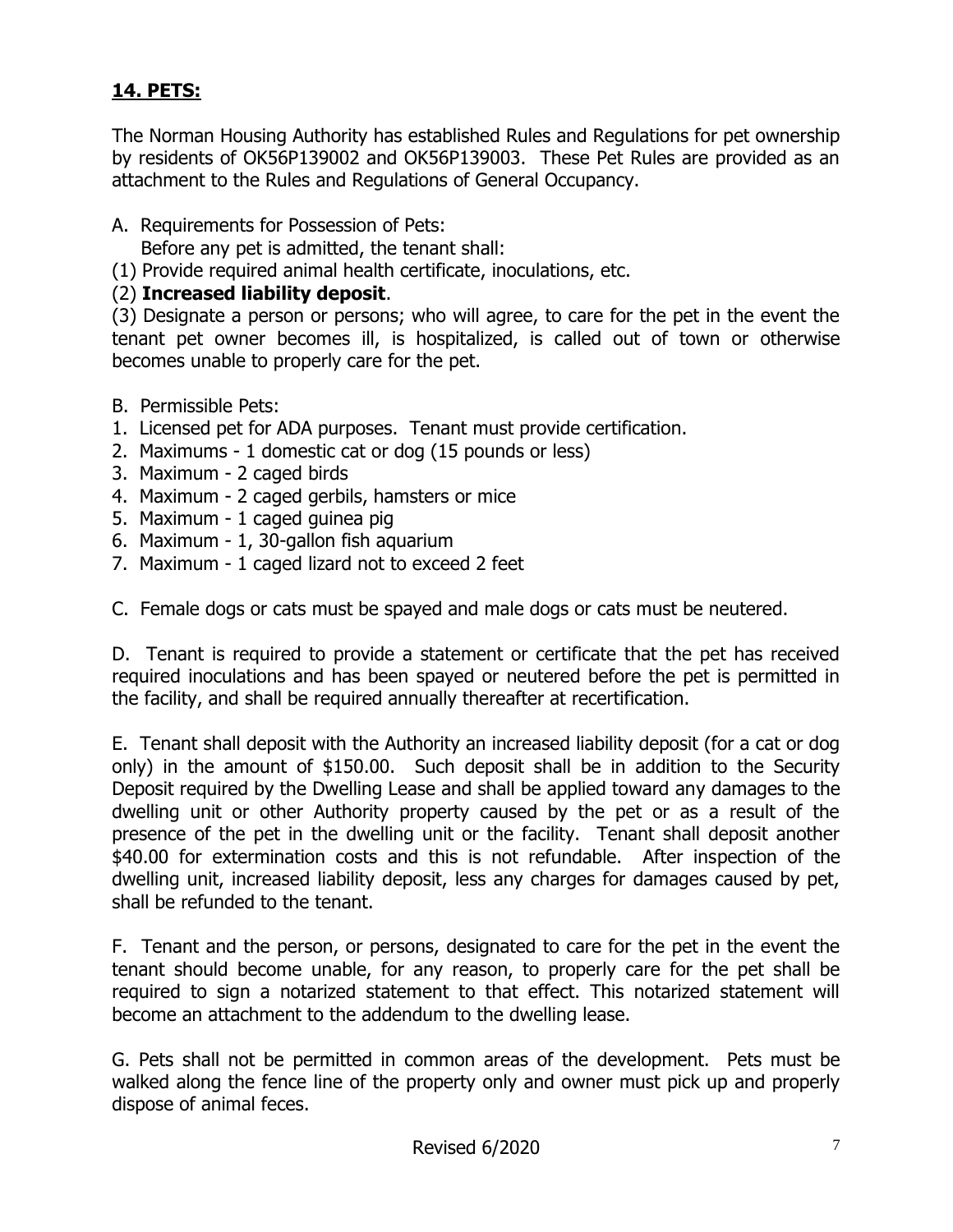H. Dogs and cats shall be leashed and under direct control of the owner or his/her guests at all times when outside the tenant's dwelling unit.

I. Pets shall be exercised and permitted to deposit waste only as discussed in #G above. Any waste shall be removed from the area and disposed of by the pet owner.

J. Tenant shall have with him/her, the supplies necessary to clean up pet waste.

K. Tenant shall be responsible for the behavior of his/her pet, just as guests as stated in Article III, 3.04 paragraph g. of the dwelling lease. Complaints of a barking dog shall be grounds for termination of tenancy. If a tenant's pet bites any person on the premises, the dog must be removed within 24 hours or the lease will be terminated.

L. The tenant shall not allow visiting pets.

M. Maintenance may refuse to enter any unit due to interpretative attitude of a pet and the owner may be required to set an appointment for repairs.

N. Tenant will be solely liable for any harm caused by a pet to a person or property.

O. Tenant must have the animal/pet removed from the property on extermination day or inspection dates, if the tenant is not able to be home at such time.

P. NHA Staff will use mace/pepper spray when they feel threatened. Owners may avoid this situation by removing the pet when maintenance or staff is expected to enter units.

### **15. VISITATION OF GUESTS**

If a guest is going to spend more than three (3) nights (consecutive or nonconsecutive) in any thirty (30) day period, the tenant must in writing request permission from the Authority for visitation prior to the stay. No guest will be given permission to stay longer than thirty (30) days (consecutive or non -consecutive) during a twelve (12) month period.

Tenants shall be responsible for the conduct of their guests and for any damages caused by them. Failure to comply with these requirements regarding guests is a violation of the dwelling lease and shall be cause for the Authority to terminate the dwelling lease.

The N.H.A. reserves the right to terminate the visits of any guests who create disturbances or causes damages to the premises.

Roomers and lodgers are not permitted to occupy a dwelling unit, nor are they permitted to move in with any family occupying a dwelling unit.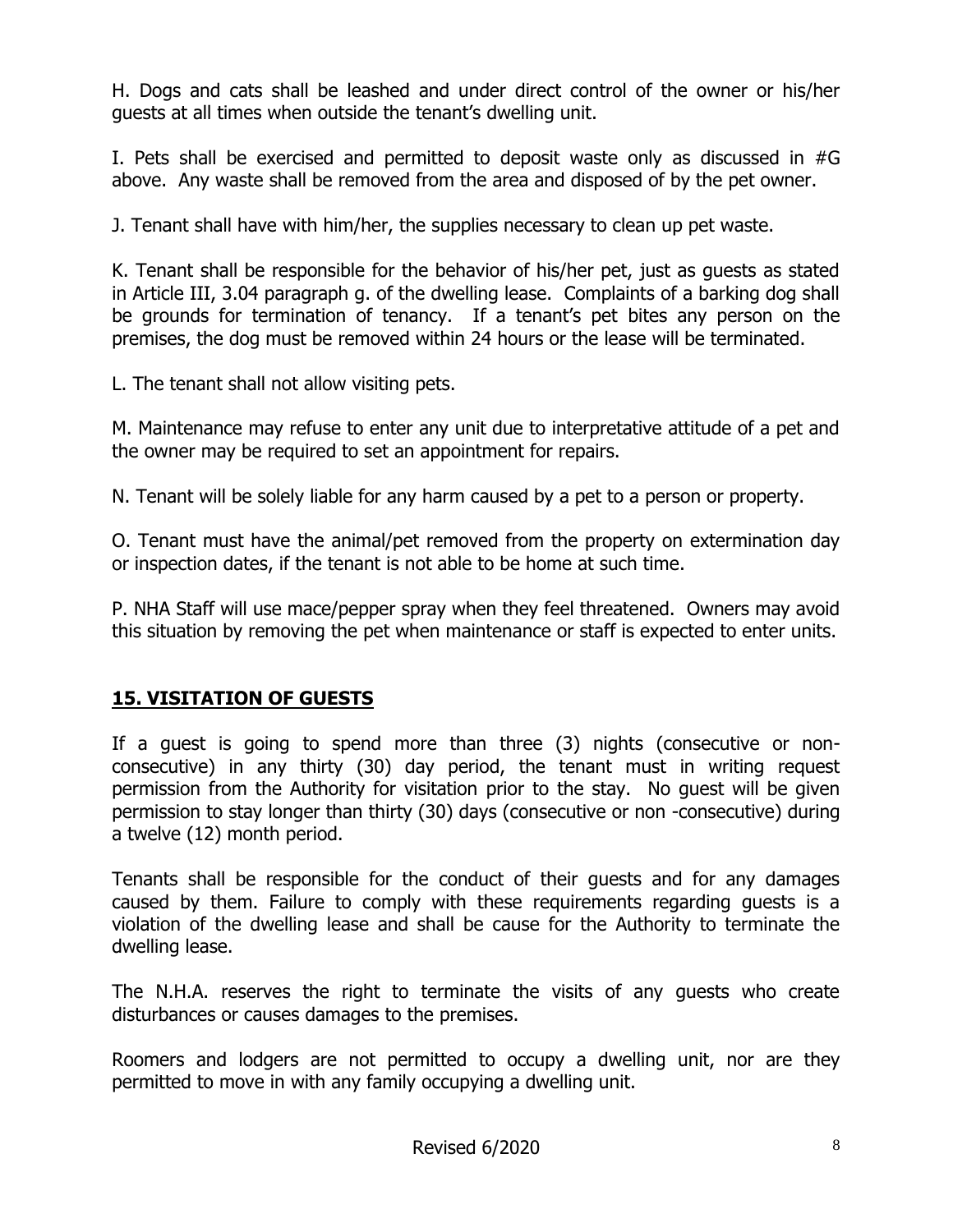Residents are not permitted to allow a former tenant of the PHA who has been evicted to occupy the unit for any period of time.

### **16. TERMINATION BY TENANT:**

Tenant may provide a written thirty (30) day notice to the Norman Housing Authority prior to the end of their dwelling lease. If notice is not provided to the Norman Housing Authority, and the resident remains eligible, or has not been served with anon-renewal notice by the Norman Housing Authority, the lease shall automatically renew for another one (1) year term.

"Notice to Vacate" forms are available for this purpose at the Public Housing Office, 700 N. Berry Road, Norman, OK, 73069.

Residents must advise the PHA when they will be absent from the unit for more than thirty (30) days and provide a means for the PHA to contact the resident in the vent of an emergency. Failure to advise the PHA of extended absences is ground for termination of the lease and the property will be considered abandoned.

Lack of utilities will also serve as verification that the dwelling has been abandoned.

## **17. SMOKING:**

Resident and members of Resident's household shall not smoke anywhere in the unit rented by Resident, in the building where the Resident's dwelling is located or in any of the common areas, nor shall Resident permit any guests or visitors under the control of the Resident to do so. Outdoor smoking is prohibited within 25 feet from public housing and administrative office buildings.

This includes all dwelling units. If evidence of smoking is found inside a dwelling or common area, the lease holder will be assessed a \$350.00 remediation fee. Evidence will include the smell of burned tobacco as well as paraphernalia, ashes, or other such items commonly or uncommonly related to smoking tobacco. Such charge will be due immediately upon demand. Failure to pay associated charges within the specified time period will result in legal action to terminate the dwelling lease. The resident will receive a formal notice of the charge and reminding them their action is a lease violation. If the resident violates the dwelling lease again, the lease shall be terminated. Smoking remediation will be addressed at the time the Norman Housing Authority deems most appropriate which may be during occupancy or when the family vacates the dwelling.